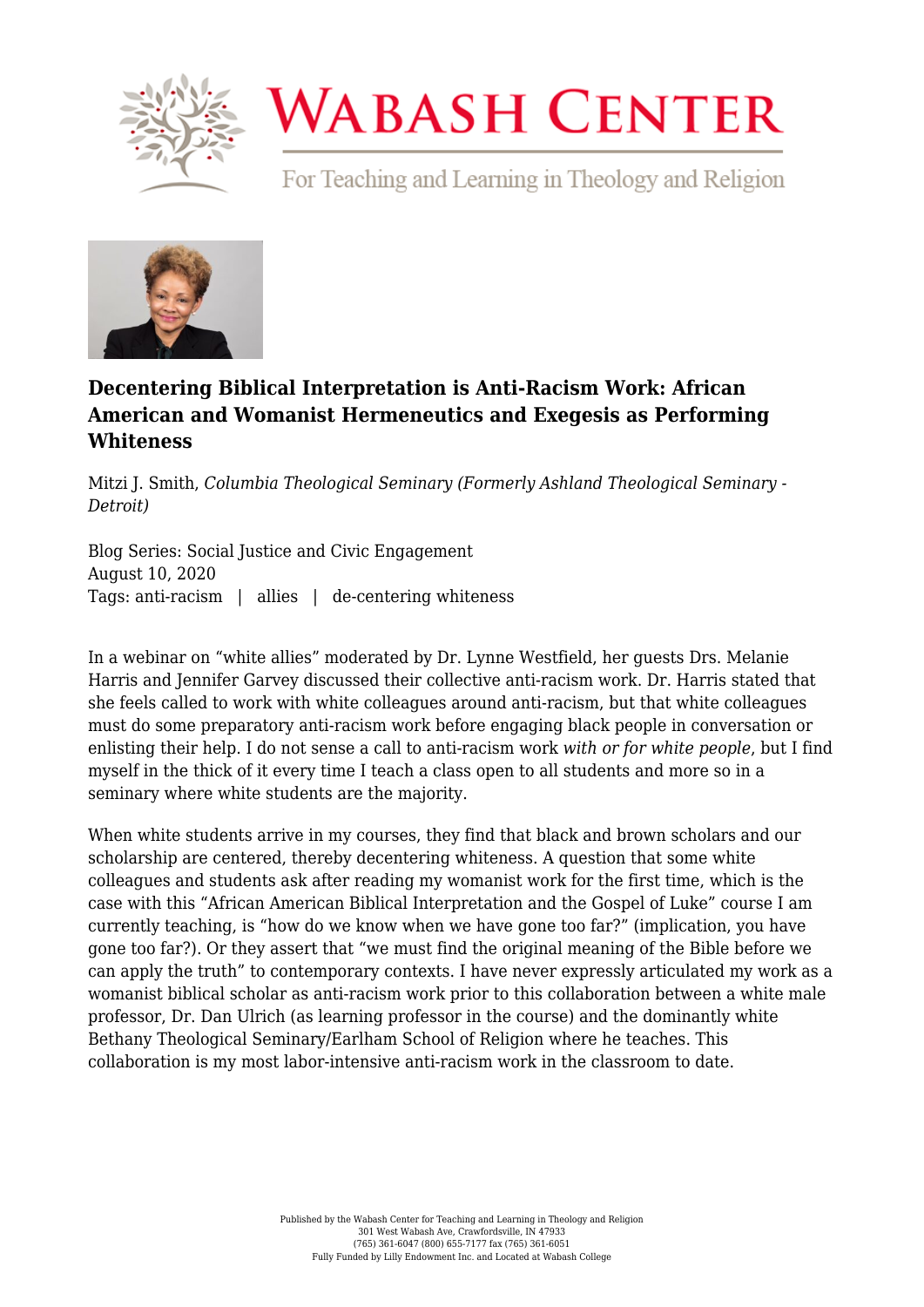Teaching biblical studies as an African American female has never been without the challenges of sexism, racism, and classism. I am sure that this isolation required of me during this pandemic has lowered my threshold for racism, but I maintain my composure. Whether it is intentional or not, decentering whiteness while teaching as a black woman is emotionally, spiritually, intellectually, and physically taxing. White people in general are oblivious to the impact of anti-racism work on black scholars as teachers and colleagues. In one breath, many white people position themselves as both progressives and gatekeepers of Eurocentric approaches to interpretation. When the participants (white and black) in this course were polled about how many books they had read by African American *biblical* scholars prior to this course, many named black theologians like James Cone or Delores Williams. One white male participant wanted to use his knowledge of Martin Luther King Jr. to demonstrate how radical my work is. King is only palatable to most white people and many nonwhite people postmortem; in his later years King was regarded as radical. To racism, black bodies are easily interchangeable. As the instructor, I can muster the bandwidth to challenge racist assumptions and ideas or I can preserve my energy for other things. Dr. Harris asks herself "what is the garment I must place on my mind, my body, on my spirit to work with white students today?" Yes, so true.

 Our consultants to this collaboration, Drs. Marcia Riggs and Mary Hess, asked me how I plan to create empathy among my students for people experiencing homelessness. My response was through stories, guest speakers (one of whom experienced homelessness and is now the founder/director of Love Beyond Walls in Atlanta), and Matthew Desmond's book, *Eviction*. In a Consciousness-Raising document I constructed, one of the questions is "have you ever experienced trauma?" and "… or homelessness?" Quite a few said they had not. In *Eviction*, Desmond shares the stories of poor white people (living in a trailer park in the North side of Milwaukee) and poor black people (living in an apartment building on the South side of Milwaukee). Through their stories, readers witness the violent intersectional impact of systemic poverty, racism, and sexism.

The question that also arises is how does one create empathy for the plight of black people? The deaths of too many black and brown women and men have been videotaped and circulated on social media; they were suffocated or shot to death by police officers 'before our eyes.' George Floyd was not the first; the killers of Breonna Tylor have yet to be arrested. It is unclear whether most white people marching with BLM and SayHerName protests empathize with black people, it is popular now to do so, and/or the pandemic allows for and compels their participation. In this course, how do I create empathy for black people and encourage a need and desire for becoming anti-racist when white people believe they can have their Eurocentric exegesis cake and be progressive or progressing toward unmitigated anti-racism that both empathizes with black peoples and their lived realities with systemic racism and acknowledges (and exposes) sacralized rituals that perform whiteness?

John Warren argues that "education relies on maintenance of imagined purity, that education effectively treats and reproduces the cultural logic that bodies of color represent a disturbance in a culture of power, a contaminant against the performative nature of whiteness as a pure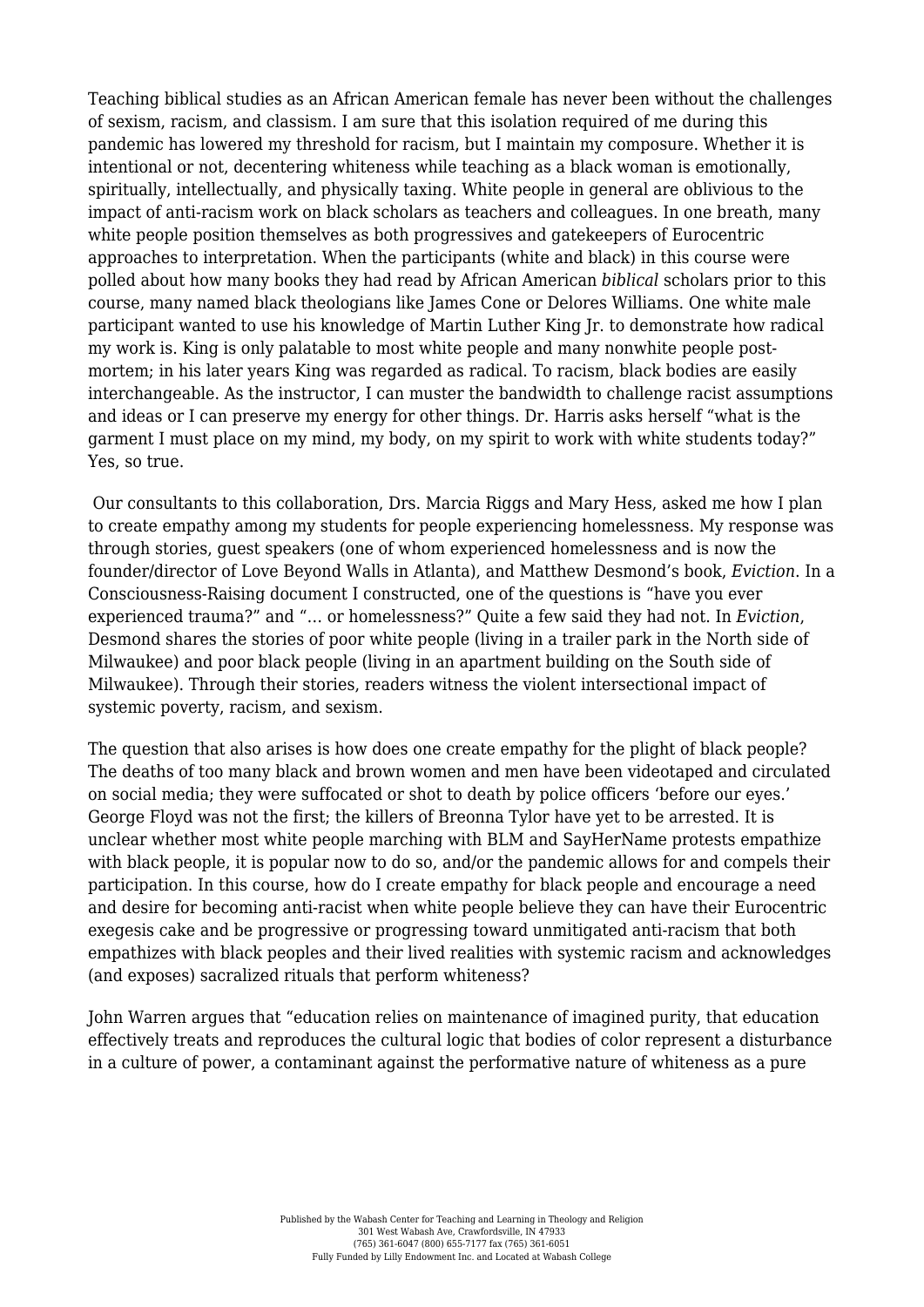<span id="page-2-1"></span>and perfect ideal . . . education is a social process and that social process often works in violent ways to erase and inscribe violence on the bodies it encounters."[\[1\]](#page-2-0) Whiteness and its performance must be named, made visible to be displaced. One cannot empathize with black people and marginalize the black people's stories, epistemologies, wisdom, and historical and contemporary experiences. Feminism centers women's experiences and voices; this alone is troubling to exegesis born in the womb of eurocentrism, androcentrism, and racism. In a recent womanist reading of the story of the so-called "woman caught in adultery," a white male biblical scholar asked why I must rescue all women. Yesterday, I made the comment "Yoho Must Go" on the YouTube video of Rep. Ocasio-Cortez's response to Rep. Yoho. Someone responded to my comment by calling me a "FemiNazi." I laughed out loud, but sexism, racism, classism, and homo/trans/queer phobia are no laughing matters; oppression is traumatic, debilitating, and death-dealing.

The majority students in this course have been indoctrinated to believe that exegesis is the scientific method that yields the truth and/or truths about the Bible; it is the *sine qua non* to biblical truth. In another student poll, I placed in the Moodle course for the week of July 20, majority students responded with certainty that exegesis is the opposite of eisegesis, as reading out of the text versus reading into the text. How does one encourage empathy for centering black women and our communities, our epistemologies, and our approaches to biblical interpretation that challenge what students believe is objective science (or subjective but superior)? There were no scientists at the table during the Enlightenment when European white biblical scholars invented exegesis as the antithesis of eisegesis. We all read into texts; we bring our biases, our training, the impact of our culture and ecclesial affiliations, to the task of reading. Most students believe exegesis is a skill; a few responded that it as a gift. Exegesis is a skill that is taught and with much practice is learned. But it, of course, is not a science with a guaranteed outcome/truth provided one uses a set formula, as evinced, at least, by the hostile arguments among biblical scholars over in/correct exegetical truths.

Let's be honest; few students leave theological schools with the ability to write a good exegesis paper, but our institutions persist in their efforts to inculcate the notion that exegesis is the best and/or only legitimate approach to biblical interpretation and to claim to be doing anything but exegesis is unacceptable; only the uneducated or miseducated perform eisegesis. Seminary graduates interpret biblical texts variously on Facebook, for example, and label them 'exegetical' and themselves 'exegetes'; often they are doing anything but exegesis. Labeling their efforts at interpretation as exegesis legitimizes them and their readings. Religion often dismisses common sense questions as not spiritual, but I am committed to challenge students with probing questions, such as "what is at stake?" "who loses?" and "what is the impact?" I hope to encourage or compel them to re/consider their assumptions and assertions. But it is also necessary to directly refute or challenge racist beliefs, assumptions, and assertions.

<span id="page-2-0"></span>[\[1\]](#page-2-1) John T. Warren, "Bodily Excess and the Desire for Absence: Whiteness and the Making of (Raced) Educational Subjectivities," *Performance Theories in Education: Power Pedagogy, and the Politics of* Identity, eds. Bryant K. Alexander et al., (NJ: Lawrence Erlbaum, 2005), 86.